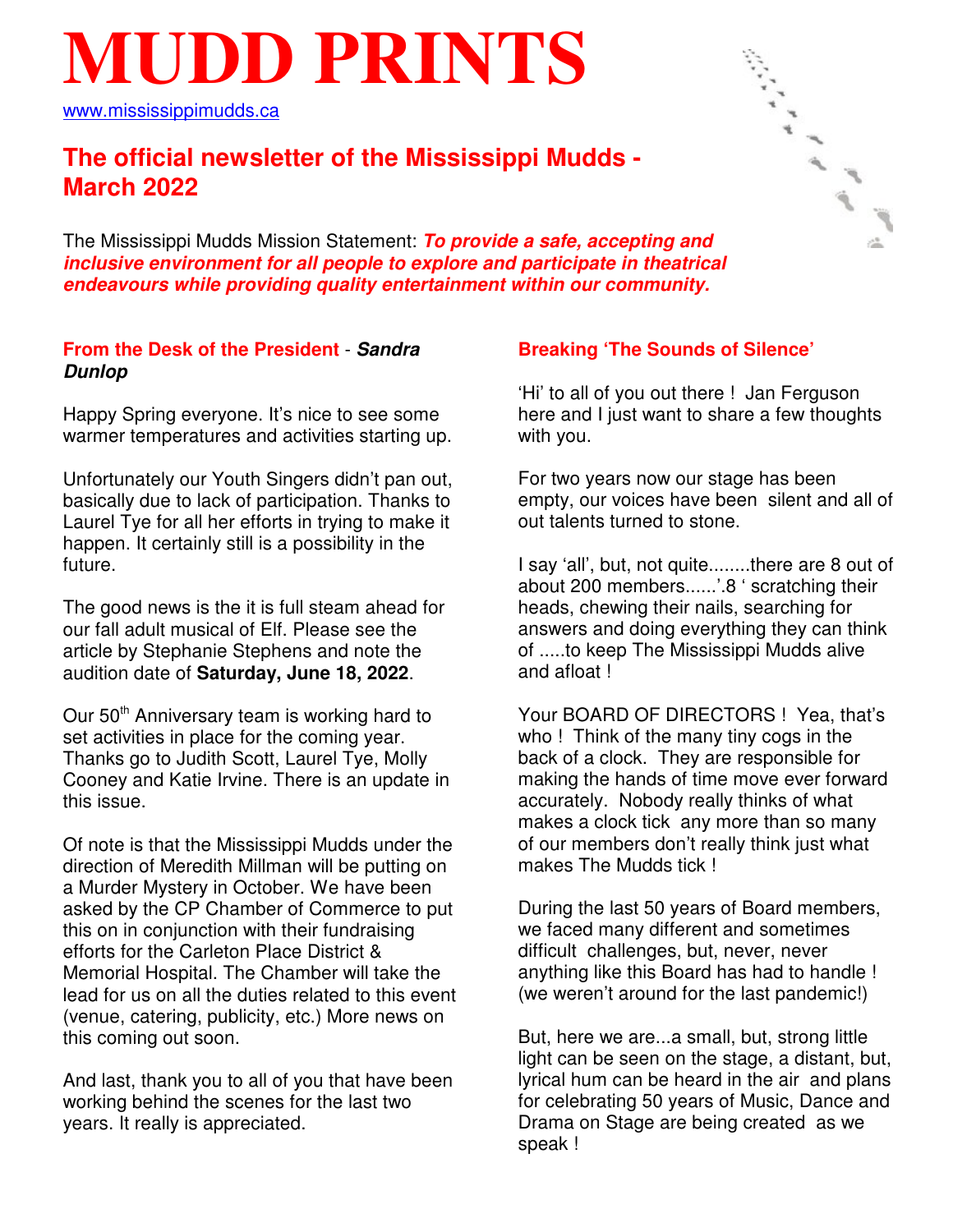And this is all thanks to that small, but mighty group of 8 special people and their dedicated Committee members !

So, on behalf of all the Mudds members;

A HEARTFELT 'THANK YOU' AND A WELL DESERVED 'CONGRATULATIONS' TO OUR BOARD OF DIRECTORS !

Xo Mother Mudd

#### **50th Celebration Update** - **Judith Scott**

Planning is underway for this coming summer as our 50<sup>th</sup> Season gets underway. Huge thanks to Kris and Rob Riendeau who are currently working on a sparkly version of our logo that will be featured during the year on all our handouts. We met with Jennifer Irwin, museum curator to discuss the exhibit she is putting place for the summer. It should be ready to go at the beginning of June. **Saturday June 4th** is the date for the Museum garden party to mark Queen Elizabeth's Platinum Jubilee. We're working on having some fictional Royals attend. Jen Pfitzer will reprise her Queen of Hearts alongside Xander Sonnenberg, Madi Schaefer and Amber Humby as the Frozen Royal Family. All kinds of other community groups will be on hand for a fun afternoon. Plan to be there! We have reached out to the Farmers Market for the chance to have a Mudds presence there from time to time over the summer. More on that later. We will need a gang of volunteers willing to show up in costume or as themselves to represent Mudds at as many local events and festivals as we can. Willing to be part of the team?

If you know of any events or have ideas for opportunities to let the community know about the Mudds please contact Laurel Tye sogr8fl@sympatico.ca Judith Scott gjudithscott@gmail.com Molly Cooney 15msrc@queensu.ca Katie Irvine katieirvine76@gmail.com

#### **Elf Auditions Announcement: Save the Date!** - **Stephanie Stephens, Co-producer**

Elf: The Musical is officially in pre-production! Dates are being finalized, rights are being secured, and the team is being assembled. So mark **Saturday, June 18th** on your calendar - that is the day that we will be hosting auditions for our holiday season musical, the broadway adaptation of the beloved Christmas movie!

Buddy the Elf finds out about his real dad and travels to find him. He ends up in New York City and shares his Christmas spirit with everyone he encounters. There are wonderful characters to bring to life on stage: Buddy, Jovie (his love interest), Buddy's brand new family (Walter, Emily, and Michael)... Plus, a delightful cast of supporting characters and a merry ensemble, which includes Santa and his elves!

Remember, the best way to spread Christmas cheer is singing loud for all to hear! Come and sing with us!!!

More information on how to register for auditions will be coming soon. Keep an eye on Muddprints and our social media for further updates!

#### **Mudds Shows – We Want Your Proposals** - **Karen Lapointe, Show Development Officer**

As you know, theatrical shows are the top function of our organization; whether it be a family show, full musical production, youth musical or play, murder mystery or an edgy, dark tale suitable for our Underground branch; whatever we decide to put on is a hit with our audiences who come from all over Ottawa, the Valley and beyond; they have missed us and we sure have missed performing for them since the lockdowns began in 2020.

We are heading into clearer, calmer waters as this year progresses, so now is the time we are looking for people who have an idea for a show. It does not matter if you do not want to direct it; all you need is a director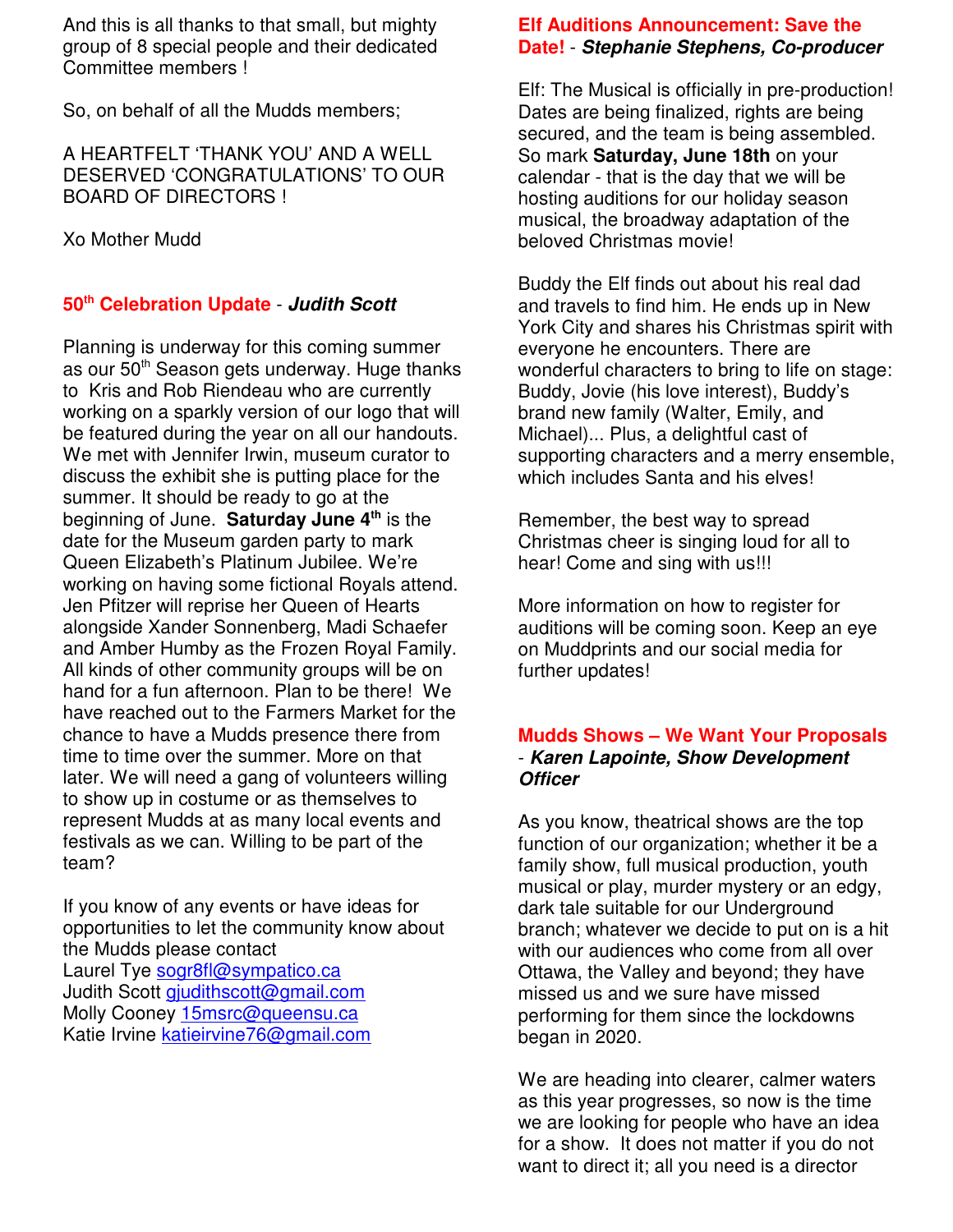already on board. It does not matter if there is no singing in it and it does not matter if you do not know where to start – that's what I'm here for. What does matter is we have shows to put on for our audiences and we are overjoyed that we do have a few shows already lined up for our up-coming season, but we need more.

Proposals must, at a minimum, include both a director and a producer. Production teams for musicals should also include a music director. To ensure familiarity and compliance with the MUDDS' production processes, we require first time directors to engage an experienced mentor or engage a co-director.

We used to ask for proposals by May of each season; a few years back we changed the policy so that anyone considering a show can send their proposal to the show development officer at any time of the year.

If you are interested to delve deeper or have an idea, please reach out to me at kazli63@gmail.com and I will be more than happy to give you any help or answer any questions you might have – please put me to work – it's what I'm here for J

Your friendly local Show Development Officer

### **A Note from Our Treasurer** - **Roxanne Boer**

Dear Friends of the Mississippi Mudds:

Thank you for your generous donations to the Mississippi Mudds over the years and certainly the last month!

It is donors like you that provide our community and area the opportunity to give our youth & adults experiences in a wide array of artistic disciplines.

Your generous sponsorship of the Mississippi Mudds will have a direct and positive impact on the future of the Mudds and ensure it survives these trying times.

As a new member to the Mudds' family and as treasurer, I must say I am overwhelmed with the support in the last few months when it seemed inevitable that funds would run out by spring. It does take a village in all areas of life to get through challenges and obstacles. We can do this together and truly cannot wait to sing and dance together again soon!

Thank you! Thank you! Thank you!

#### **Proposals for a Youth Camp in 2023** - **Cheri Swackhammer, Youth Liaison**

As we move forward from Covid 19, we would like to offer more opportunities to build interest, talent and confidence in the youth in our community. The Mississippi MUDDs is looking for proposals to run youth summer camps to be held in the summer of 2023. Initially the proposal should include age range, staff required, length of camp, focus and skills to be developed, plus a proposed budget. For more information please contact Sandra Dunlop pcbear@rogers.com

# **From the Editor** - **Sandra Dunlop, Editor**

Please - if you have a change in any of your information (address, telephone number and especially email address) please make sure that you get that information to Sandra Dunlop at 613-599-7221 or pcbear@rogers.com. This will make sure that you continue to receive the Mudds newsletter and any other pertinent information that is sent out.

Know that I welcome articles monthly, be it from members, former members and people involved in current productions. The deadline for the next edition of Muddprints is April 20, I would love to hear from you. It doesn't have to be long, just of interest to Mudds members and fans.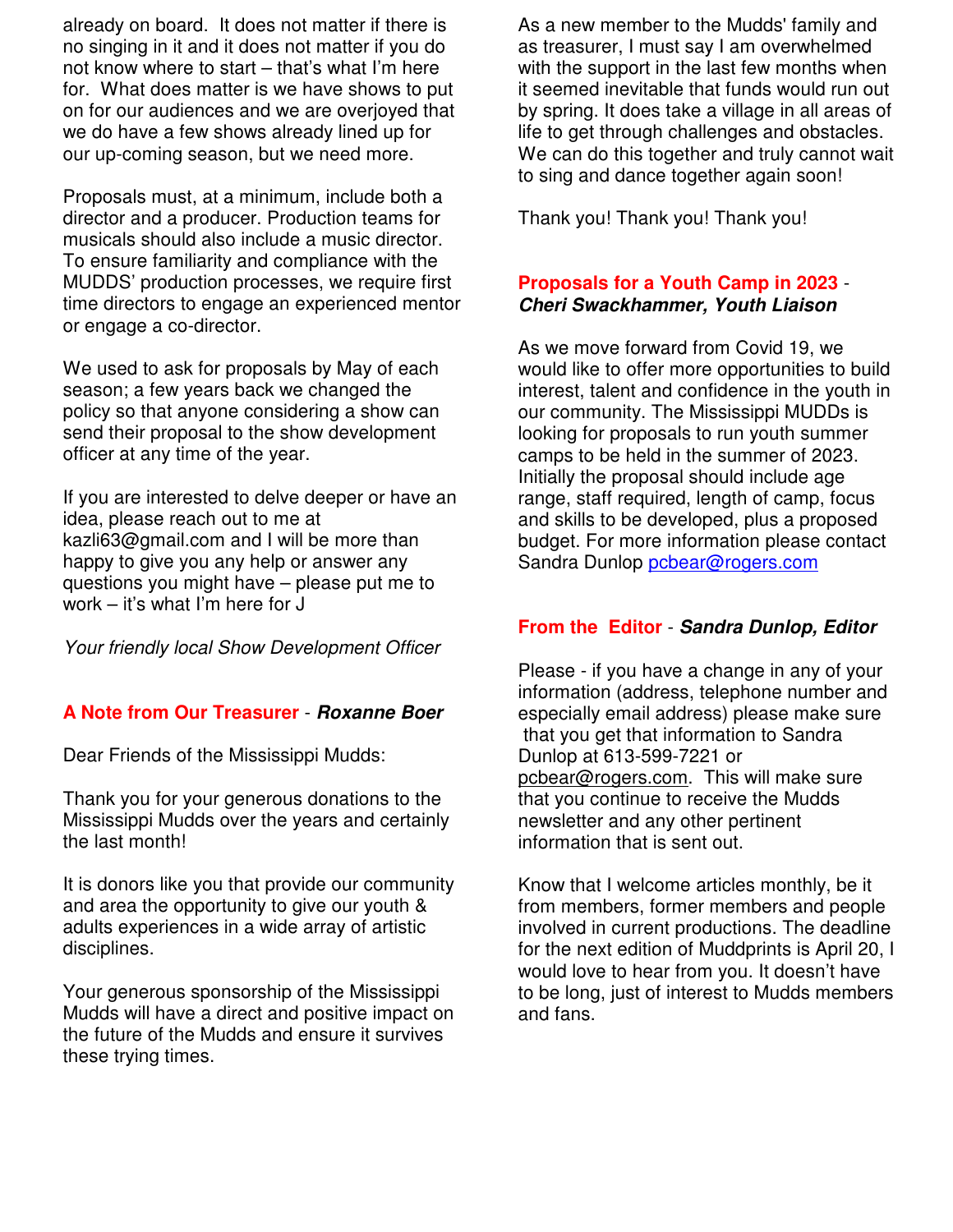

Here is another in the series which profiles members of the Mississippi Mudds, written especially for the readers of the Muddprints!

(Questions this month by Mudds member Joanne Samler)

This month the spotlight is on Chris Jones and Sylvia Giles. My introduction to this husband and wife team, long time members, was in my first show with the Mudds – "A MUDDsummer's Ice Cream" in 2005. I was met at the door by a very friendly woman, Sylvia, wearing a sweatshirt that said "LEAVE YOUR EGO AT THE DOOR", and that about summed up their attitude. Chris and Sylvia have done it all with the Mudds and continue to be supportive and involved in all aspects of productions. We are very lucky to have them as an integral part of the Mudds.



### **1. How did you meet?**

**Chris**: It was a MUDDS thing. Mutual MUDDS friends (Jan Ferguson and Phil O'Grady) determined that the time was right for Chris and Sylvia to finally meet, so an introduction was 'arranged' on Bette LeMaistre's deck in the summer of 2000. The adventure continues.

**Sylvia**: Yup, through long time friend Jan (Mother MUDD) and Phil O'Grady. "Who is this guy Chris that you two are always talking about?" Was my question….the rest they say is history!!!

# **2. What made you join the Mudds and when was that?**

**Chris**: Sylvia was actually a MUDDS member long before me. My story; my buddy Phil introduced me to his girl friend (Jan) at a dinner party and she invited me to a Christmas party at the house. I believe it was 1992. The house was packed, there were 2 pianos being played with everything from Broadway tunes to Christmas carols. An announcement was made for the tenors and basses to be downstairs and the sopranos and altos up stairs to rehearse 4 Carols. I was informed that I was a bass. After a brief rehearsal we all gathered in the living room and sang the carols in 4 part harmony. I was blown away! My first show was a little 'throw away' for Louises' alumni at J.Rs , called "Women on Top". I was hooked.

**Sylvia**: I joined the MUDDS way back in I believe 1978. My older Brother Stephen was a member for a couple of years and they need a few more younger people. Jan Ferguson and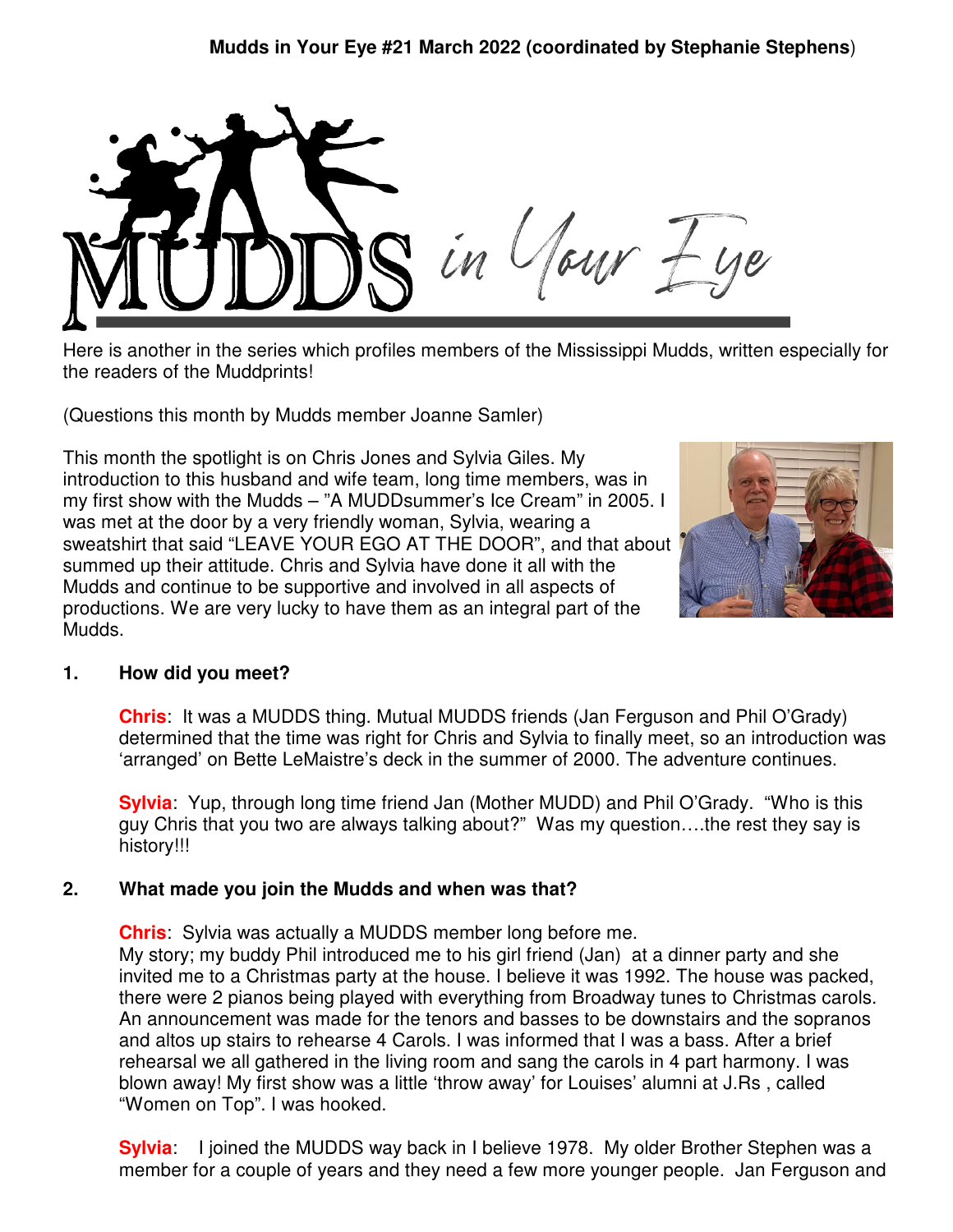Betty Hanham encouraged me to join. My first show was a home written show called Up And Away - a musical revue from Cities around the world. There was a hot air balloon just off Up stage right that had Jan Ferguson and another member Al Barna flying around the world. This was presented in the CPHS auditorium and those were the days when we would tour. We loaded up the sets, props, and lights and we went on the road for 8 or so weekends. It was great fun. Tiring but fun. When Chris and I met in 2000 we were living in Ottawa, Chris had been a member of the MUDDS for a few years and I re-joined in 2001.

#### **3. What was your favourite role or production position?**

**Chris**: I have had many challenging and satisfying roles in MUDDS productions. I think my favourite on stage role has been Mathew in "Anne of Green Gables". Very challenging and close to my heart and with a terrific cast and crew for support.

**Sylvia**: Like Chris I have had many challenging and satisfying roles, but my most challenging and dear to my heart was the role of Marta from the Canadian play, Waiting For The Parade. Marta was a German woman who had immigrated with her Father to Canada during WW2 and it was a story of her integrating into a small town and finding friendship with four Ladies who were doing their part for the war effort. Each woman had their layers to work through. I took Marta on in full German accent and it took me a couple of months to shed her character from my soul. A very rewarding experience with a wonderful cast and production team. Other roles that were fun and rewarding was Mrs. Lynde from Anne of Green Gables, not just for her character but I got to wear an awesome hat!! Sister Julia…Child of God in Nunsense. Was crazy fun, stuffing a turkey with popcorn on stage with the hilarious dialogue to go with it was super comedic!

#### **4. What was something embarrassing/funny that happened on stage?**

**Chris**: Most embarrassing, hmmm, there have been many but probably the most significant was early in my 'career' in the Panto Pinocchio. I was Mister Fire-eater, the puppet master, and was on stage solo early in the show. I entered amid lightning flashes and thunder, broke the 4th wall and introduced myself. I was magnificent, loud and somewhat scary. As I left the stage I realized that I had missed a whole paragraph of my monologue that was to initiate audience participation ( critical in a Panto). I was devastated! Lesson learned. You have to stay focussed on your purpose and not get caught up in the theatrics.

**Sylvia**: There have been many funny little things that have happened over the years and terrifying things too…We were doing a Murder Mystery entitled Cafe Noir at the Curling Club and I was off stage waiting for my cue to enter, but…I was thinking oh I have lots of time here and was just sort of hanging out and then I could hear lines that weren't in the script and thought oh no the guys on stage are lost and then I suddenly realized they were ad- libbing waiting for me to enter….well I flew onto that stage like a bat of hell and delivered my line with such enthusiasm, heart pounding!!!!! Lesson learned….be in the character, know the production inside out and pay attention. In Waiting For The Parade I was to eat a sandwich and deliver lines inttermitantly….this was a challenge as the sandwich was so dry that it resulted in coughing uncontrollably…not my best moment, but it all worked out because of the amazing support that was on stage with me. Lesson learned, if eating on stage take small bites and ensure its not dry!!!!

#### **5. What show would you like to take part in, and what part would you like or which position on the production team and why?**

**Chris**: Coming out of this nightmare pandemic I would like to be any part of any production, although I find that there a fewer parts for which I could audition.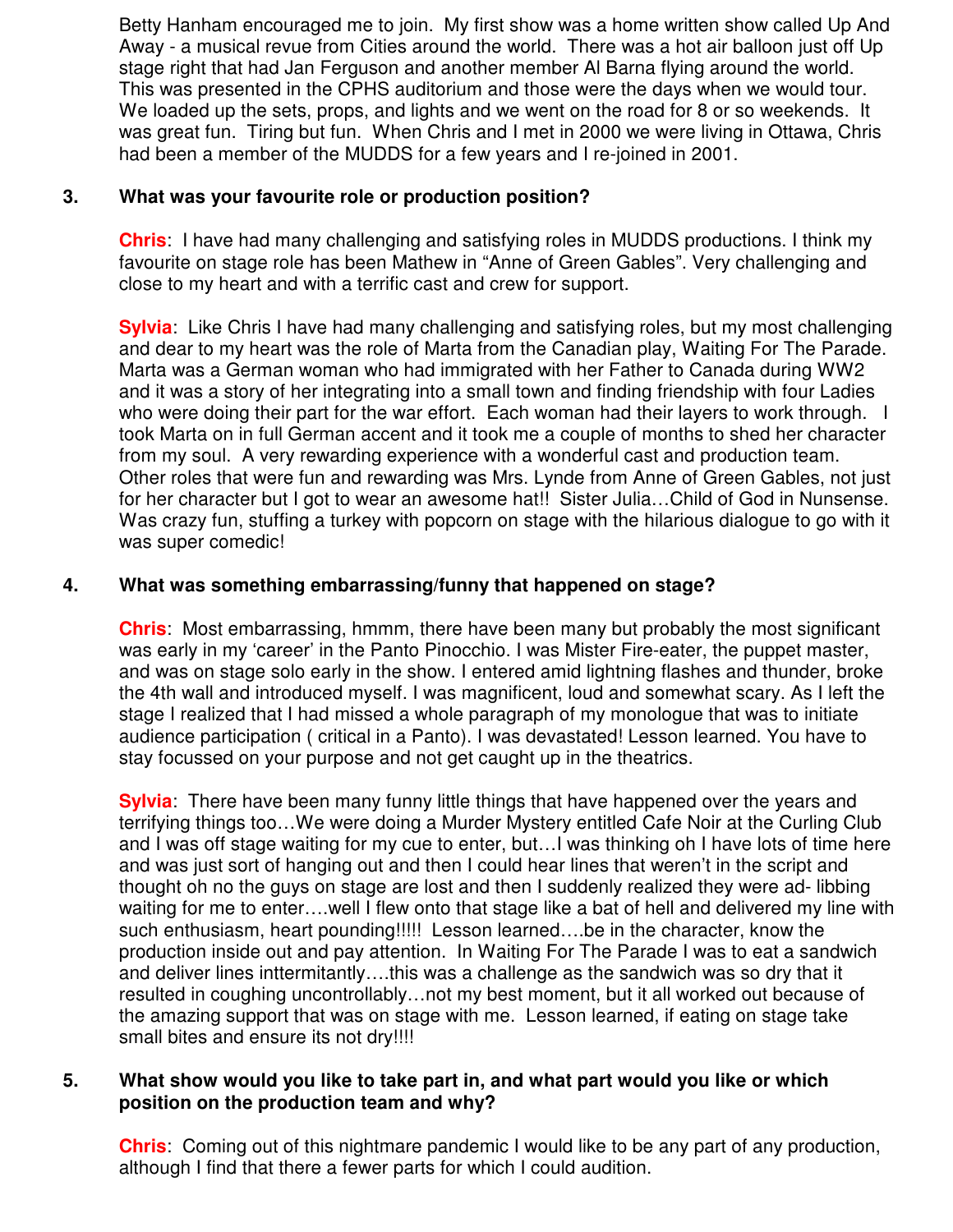**Sylvia**: There is not one show or role in particular, but if there is a character in a particular show that is being presented that peaks my interest and or challenges me then I would audition for it.

#### **6. Do you prefer being on the stage or behind the curtain, and why?**

**Chris and Sylvia**: We do enjoy being on stage even though it can be very scary, we find it exhilarating and immensely rewarding.

#### **7. Have you had the chance to play each other's love interest in a play?**

**Chris and Sylvia**: We have had the opportunity to play each others' love interest on a few occasions in comedies and dinner theatre. My favourite was "Fox on the Fairway" which was a total hoot with a great cast, over the top and lots of laughs.

#### **8. What is your favourite: Musical, Comedy (i.e., panto), Drama or Murder Mystery and why?**

**Chris**: Too many favourites to mention, but the thing about the MUDDS has been the variety. Whether it's a choral production, a Panto, dinner theatre, farce or full blown Broadway, there is always something in every show that sticks with me.

**Sylvia**: Ditto for me, too many, but The Nunsense shows were terrifically fun. The plays and MM's are awesome too.

#### **9. Who learns lines faster?**

**Chris**: Definitely Sylvia learns lines faster, and better.

**Sylvia**: I don't think I learn them faster, we have different approaches. But it is helpful if we are both in the same production because learning the lines is a little easier and we can work on our characters together.

#### **10. What would you tell younger members of the Mudds on how to succeed in the organization?**

**Chris and Sylvia**: How to succeed in community theatre, hmmm. Throw caution to the wind and join early, do everything in theatre at least once, and do it with enthusiasm and commitment. Everything you learn in community theatre will serve you well for the rest of your life.

"Leave your ego, Play the music, Love the people."

#### \*\*\*\*\*\*\*\*\*\*\*\*\*\*\*\*\*\*\*\*\*\*\*\*\*\*\*\*\*\*\*\*\*\*\*\*\*\*\*\*\*\*\*\*\*\*\*\*\*\*\*\*\*\*\*\*\*\*\*\*\*\*\*\*\*\*\*\*\*\*\*\*\*

**HAPPY BIRTHDAY** wishes go to members past and present who are celebrating their birthdays between March 23 and April 22.

| Angela Rogers | Mar-23   |
|---------------|----------|
| Lydia Charron | $Mar-23$ |
| Cait Morton   | Mar-29   |
| Jon Forbes    | Mar-29   |
| Tanner Flinn  | Mar-29   |
|               |          |